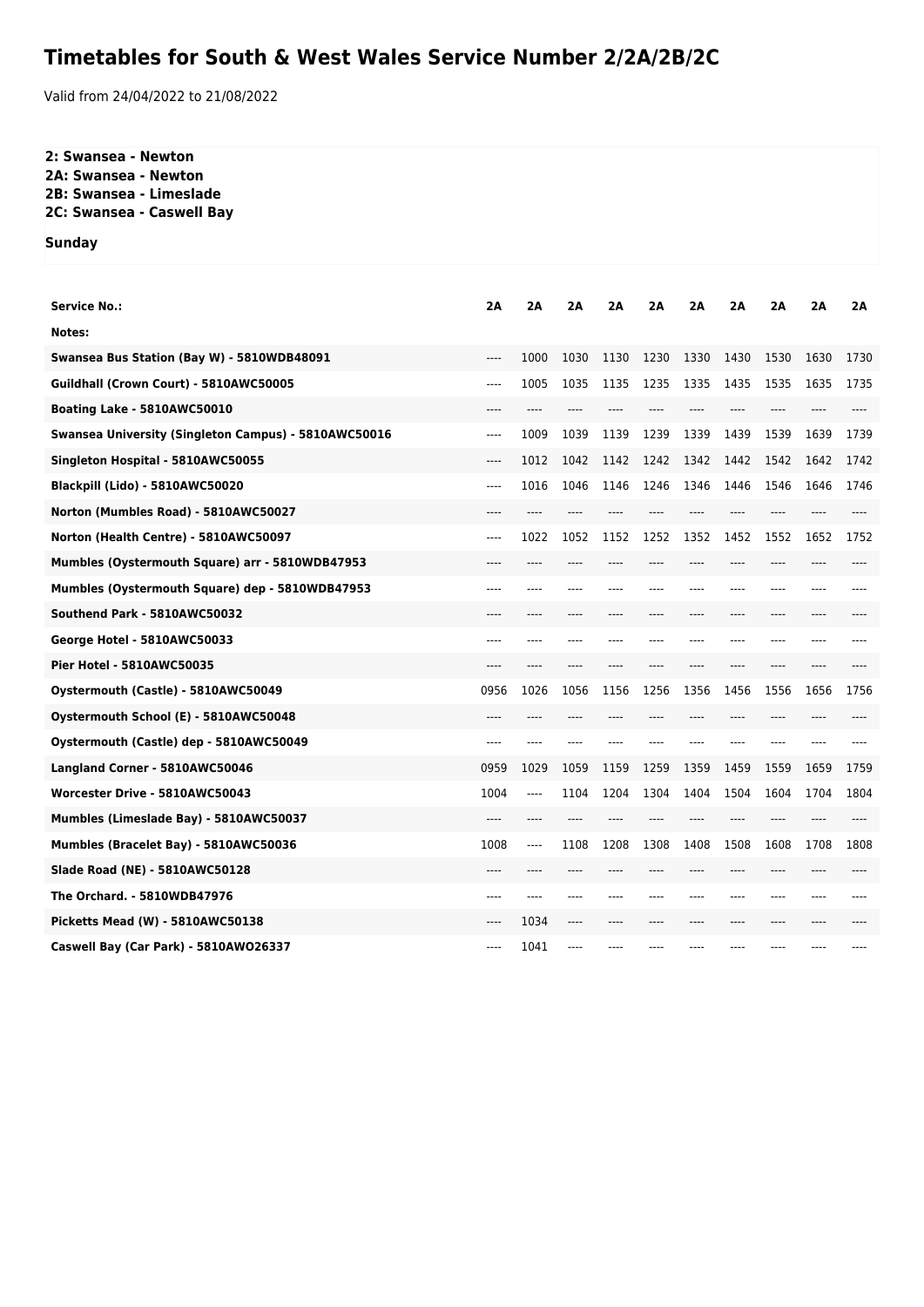| <b>Service No.:</b>                                  | 2A    |
|------------------------------------------------------|-------|
| Notes:                                               |       |
| Swansea Bus Station (Bay W) - 5810WDB48091           | 1830  |
| Guildhall (Crown Court) - 5810AWC50005               | 1835  |
| Boating Lake - 5810AWC50010                          | ----  |
| Swansea University (Singleton Campus) - 5810AWC50016 | 1839  |
| Singleton Hospital - 5810AWC50055                    | 1842  |
| Blackpill (Lido) - 5810AWC50020                      | 1846  |
| Norton (Mumbles Road) - 5810AWC50027                 | ----  |
| Norton (Health Centre) - 5810AWC50097                | 1852  |
| Mumbles (Oystermouth Square) arr - 5810WDB47953      | $---$ |
| Mumbles (Oystermouth Square) dep - 5810WDB47953      | ----  |
| Southend Park - 5810AWC50032                         |       |
| George Hotel - 5810AWC50033                          | ----  |
| <b>Pier Hotel - 5810AWC50035</b>                     | ----  |
| Oystermouth (Castle) - 5810AWC50049                  | 1855  |
| Oystermouth School (E) - 5810AWC50048                | 1858  |
| Oystermouth (Castle) dep - 5810AWC50049              | ----  |
| Langland Corner - 5810AWC50046                       | ----  |
| Worcester Drive - 5810AWC50043                       | ----  |
| Mumbles (Limeslade Bay) - 5810AWC50037               |       |
| Mumbles (Bracelet Bay) - 5810AWC50036                | ----  |
| Slade Road (NE) - 5810AWC50128                       |       |
| The Orchard. - 5810WDB47976                          | ----  |
| Picketts Mead (W) - 5810AWC50138                     | ----  |
| Caswell Bay (Car Park) - 5810AW026337                |       |

**2: Newton - Swansea 2A: Newton - Swansea 2B: Limeslade - Swansea 2C: Caswell Bay - Swansea**

**Sunday**